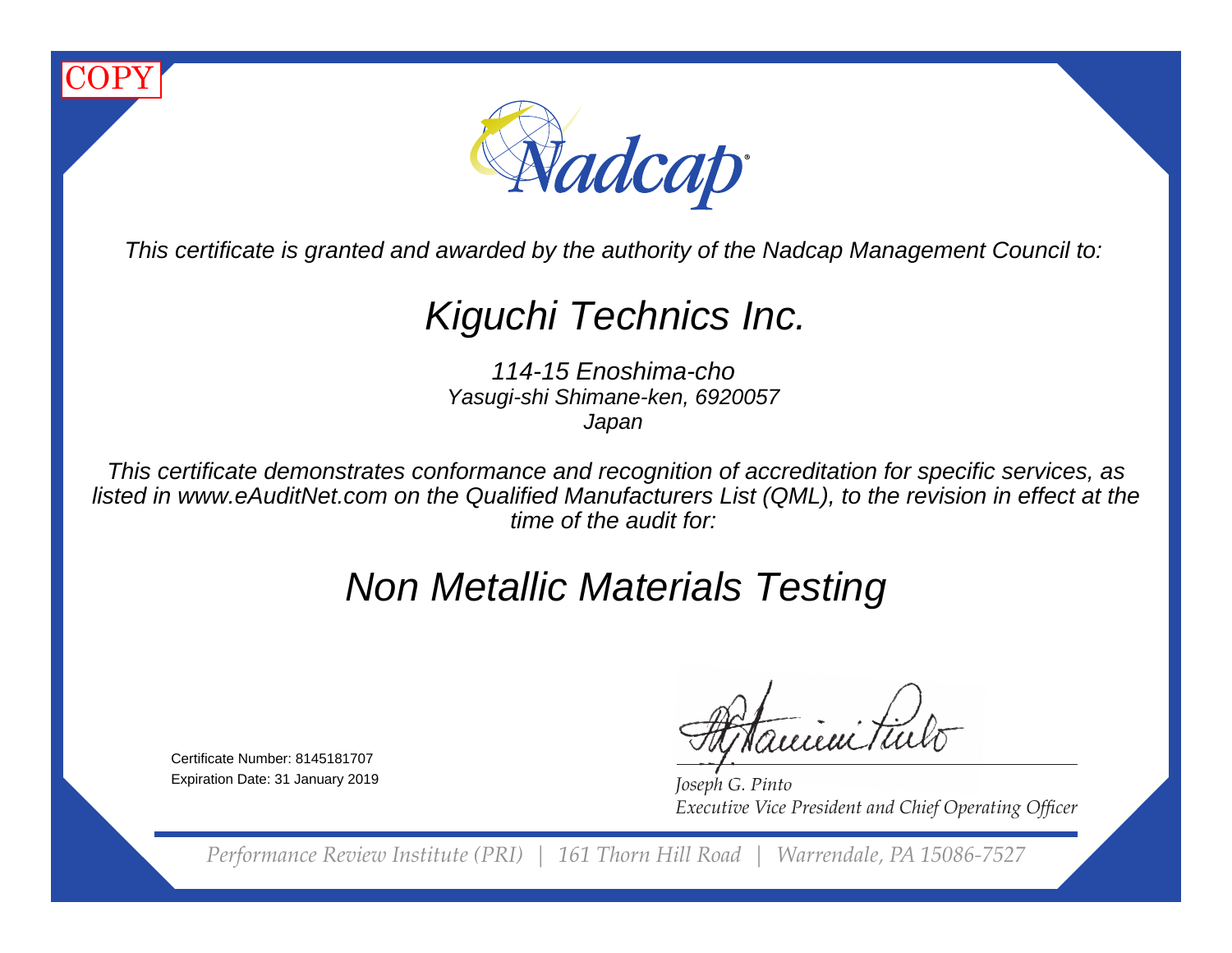

### **SCOPE OF ACCREDITATION**

**Non Metallic Materials Testing**

**Kiguchi Technics Inc.** 114-15 Enoshima-cho Yasugi-shi Shimane-ken, 6920057 Japan

This certificate expiration is updated based on periodic audits. The current expiration date and scope of accreditation are listed at: www.eAuditNet.com - Online QML (Qualified Manufacturer Listing).

In recognition of the successful completion of the PRI evaluation process, accreditation is granted to this facility to perform the following:

## **AC7122/1 Rev B - Nadcap Audit Criteria for Non Metallic Materials Testing – Mechanical Testing**

1.18.1 G1c 1.19.1 G2c

## **AC7122-I Rev D - Nadcap Audit Criteria for Non Metallic Materials Testing (Required) (to be used on audits on/after 7 May 2017)**

Class A: Composites

#### **Fabrication - Codes**

F.2.1 Specimen Fabrication

F.3.1 Specimen Machining